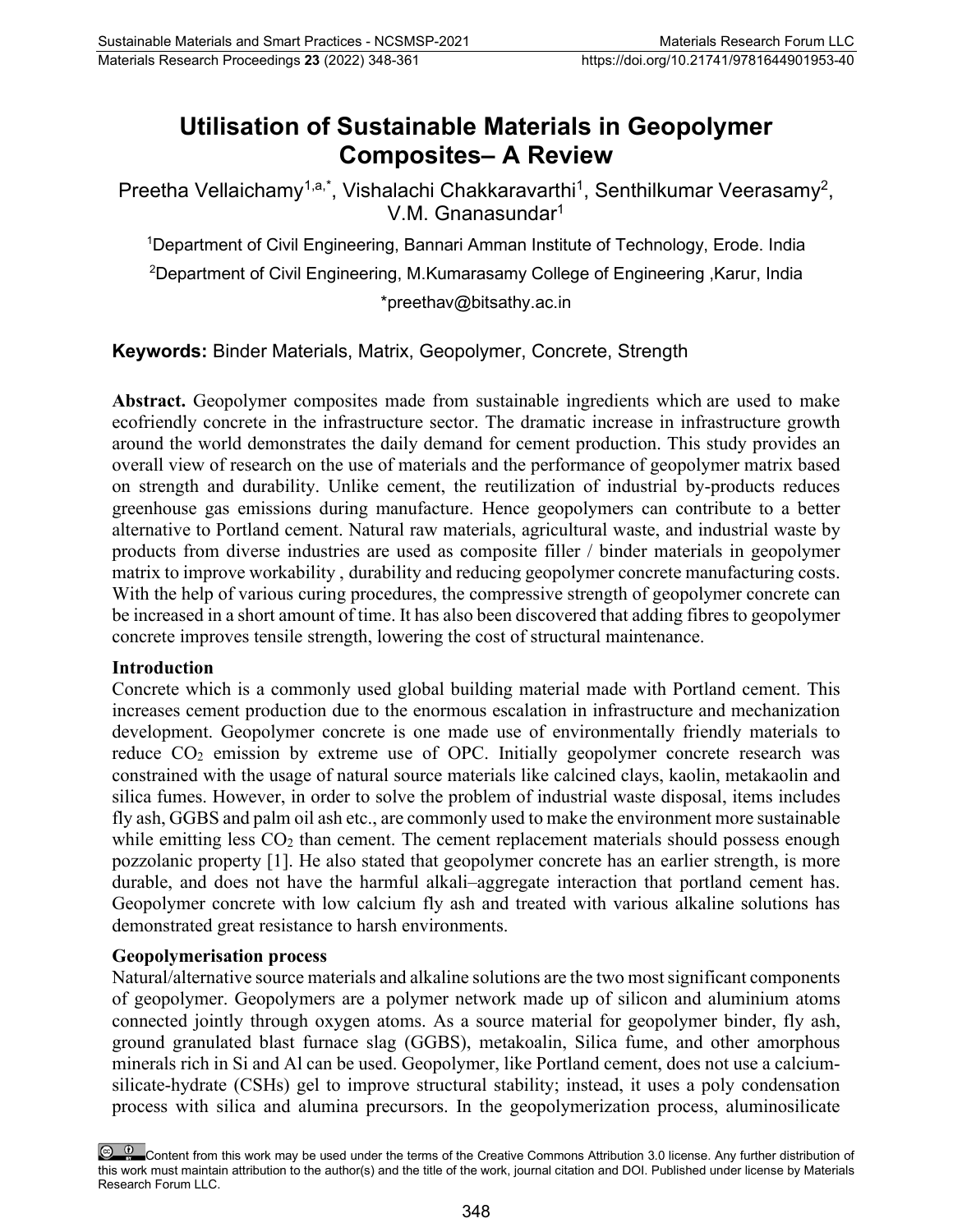oxides react chemically with alkali polysilicates to generate polymeric  $Si - O - Al$  links [2]. In the geopolymerization process, the amount of alkali solution, type of binder, Si/Al ratio, temperature, and curing conditions are all important variables. The key concept behind the fly ash-based geopolymer matrix is the alkali breakdown of aluminoslicate followed by the polycondensation process. Condensation between flyash and alkali solution produces Si4+ and Al3+ species, which are then nucleated, oligomerized, and polymerized to produce aluminoslicate matrix. The energetic Al3+ and Si4+ species react to form nuclei and aluminosilicate oligomers, as shown in Fig. 1. The aluminosilicate matrix network is balanced by alkali cations. The final structure of geopolymer materials is determined by the appropriate Si/Al ratio. Different aluminosilicate networks form as aluminosilicate oligomers, which eventually form geopolymer concrete/mortar, depending on the Si/Al molar ratio.



## *Fig. 1. Geo polymerisation Process [2,3]*

The setting behaviour, microstructure, and property development of fly ash-based geopolymers are fundamentally different from metakaolin-based geopolymers. The Gluhhovsky model divides the process into three stages: destruction–coagulation, coagulation–condensation, and condensation–crystallization. The essential process in geopolymerization is depicted in Fig. 2 as a very simplified reaction mechanism. A supersaturated alumina silicate solution is generated when aluminosilicate sources are dissolved in water. When concentrated liquids are present, a gel forms, which subsequently condenses to form huge networks, allowing the water to escape. The reaction media contains water, but it is trapped inside the pores of the gel [4, 5].

#### **Effect of Filler materials on Geopolymerisation**

To hydrate partial replacements of highly mixed cement with flyash, several alkali solutions are utilised. In terms of performance, this is preferable to normal Portland cement. The formation of gel, which consists of C-S-H and N-A-S-H, causes the setting and hardening of alkaline-hydrated (fly ash-rich) super-blended cement [6]. The fineness and surface qualities of the raw materials are primarily responsible for geopolymerization. The geopolymerization phase, which consists of a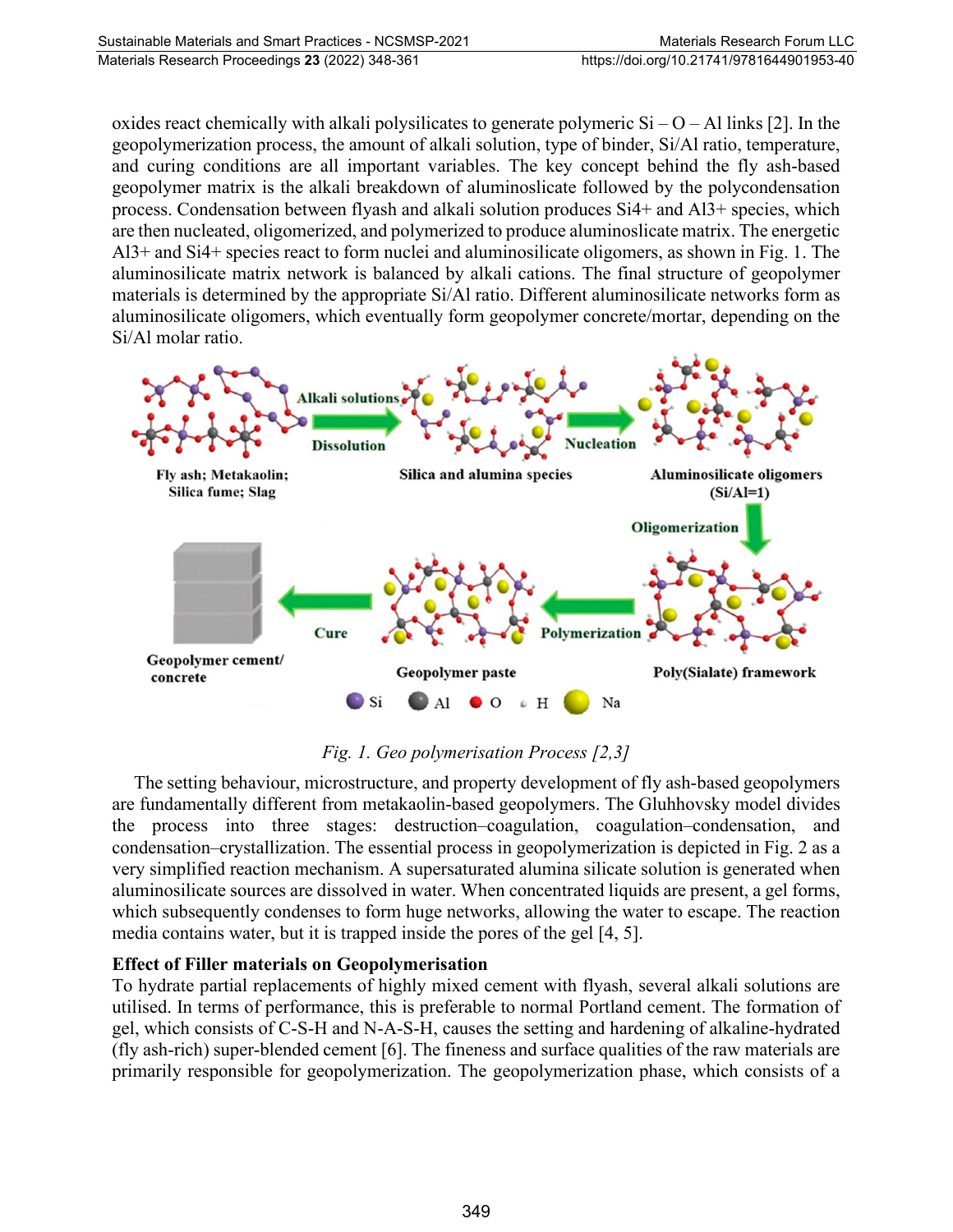mixture of two or three source minerals, such as kaolinite, albite, and fly ash, activates and speeds up the reaction of the necessary gel phase, resulting in a high compressive strength [7].



*Fig. 2. Conceptual model of Geopolymerisation [3]*

Based on curing temperature and methodology, the influence of alkali activator concentration enhances the process of geopolymerisation reaction and, moreover, leads to strength improvement [8]. Increased alkali activator solution proportions speed up the setting time, which reduces strength, thermal stresses, reaction rate, and geopolymerization peak time [9]. The amount of dissolving in NaOH solutions was greater than in KOH solutions when the most reactive components were utilised. In both alkaline and acidic conditions, Si and Al behave in a coordinated manner [10].

| Reference        | <b>Waste Materials</b> | alkaline medium                                | <b>Remarks</b>        |
|------------------|------------------------|------------------------------------------------|-----------------------|
|                  | utilized               |                                                |                       |
| (Bhardwaj and    | $GGBS+flyash +$        | NaoH, Na <sub>2</sub> SiO <sub>3</sub> $(14M)$ | Drop in workability   |
| Kumar 2019) [11] | waste foundary         |                                                | and rise in strength  |
|                  | sand                   |                                                | with 60% foundary     |
|                  |                        |                                                | sand                  |
| (Ali, Naje, and  | Flyash + Chopped       | $Na2SiO3/NaOH$ by w.t of                       | Compressive           |
| Nasr 2020) [12]  | tyre rubber            | FA (45%)                                       | strength increases by |
|                  |                        |                                                | 10%                   |

*Effect of combination of binder materials with their performance*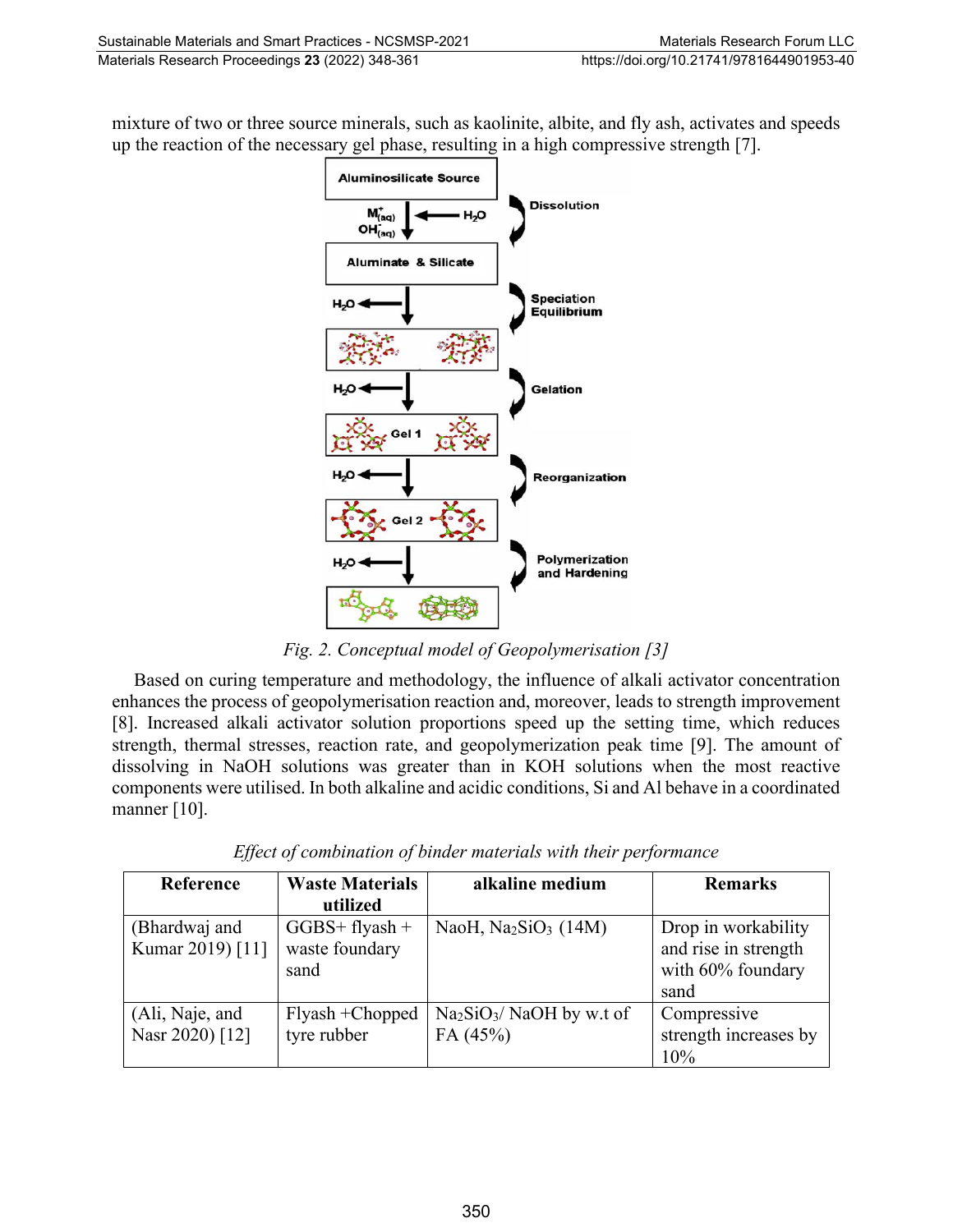| (Republic and      | $Flyash + Ground$ | $SiO2$ /Na <sub>2</sub> O (6-10%) | Microstructure                          |
|--------------------|-------------------|-----------------------------------|-----------------------------------------|
| Republic 2006)     | Slag              |                                   | phases are studied                      |
| $[13]$             |                   |                                   | with co-existence of                    |
|                    |                   |                                   | $C-S-H$<br>phase.                       |
|                    |                   |                                   | Maximal                                 |
|                    |                   |                                   | geopolymer strength                     |
|                    |                   |                                   | was reached.                            |
| (Hawa,             | Metakaolin +      | $SiO2$ /Al2O3, Cao/Sio2           | Highest                                 |
| Tonnayopas, and    | palm oil ash      |                                   | compressive strength                    |
| Prachasaree 2013)  |                   |                                   | obtained from (SiO2                     |
| [14]               |                   |                                   | :Al2O3 = $2.88:1$ )                     |
| (Chen and Id n.d.) | $Metakaolin + Ca$ | CaO:Na2O:Al2O3:SiO2:H             | Faster gel formation                    |
| $\lceil 15 \rceil$ |                   | 20 (0.4:1:1:4:12.1)               | by calcium enhanced                     |
|                    |                   |                                   | by faster metakolin                     |
|                    |                   |                                   | dissolution                             |
| (Shi et al. 2020)  | $Flyash +$        | calcium stearate, H2O2,           | H <sub>2</sub> O <sub>2</sub><br>causes |
| [16]               | Metakaolin        | NaOH, sodium silicate and         | expansion of foamed                     |
|                    | (Foamed           | expanded polysterene              | geopolymer,                             |
|                    | Geopolymer)       | (EPS)                             | Metakaolin<br>reduce                    |
|                    |                   |                                   | pore diameter                           |
| (Oyebisi et al.    | Harnessed         | Sodium Silicate / Sodium          | 14 M of SH solution                     |
| 2020) [17]         | corncob ash       | Hydroxide $-2.5$ , Al / B -       | highest<br>achieved                     |
|                    | $(CCA) +$         | 0.54                              | compressive,                            |
|                    | $(GGBFS)$ +       | (12M, 14M, 16M)                   | flexural, and splitting                 |
|                    | Portland lime     |                                   | tensile strengths for                   |
|                    | cement            |                                   | both M 30 and M 40.                     |
| (Panizza et al.    | Metakaolin +      | Si/Al, K/Al                       | Geopolymer mortar                       |
| 2020) [18]         | $GGBS + flyash +$ |                                   | produces<br>better                      |
|                    | furnace slag      |                                   | shrinkage and long                      |
|                    |                   |                                   | term behaviour                          |

## **Effect of curing temperature on alkali activator**

The effect of curing procedures, as well as the inclusion of binder/filler ingredients in various alkaline activator dosages, on geopolymer concrete's strength qualities, may be beneficial. Curing temperature has a significant impact on geopolymeric processes and material characteristics [19]. The effect of the Si/Al ratio in the range of 1.7 to 2.9 on weight losses, residual strength, volumetric shrinkage, and water sorptivity vary dramatically with temperature, as illustrated in Fig. 3 and 4. The colour of the specimens changes from grey to bright crimson as the temperature rises, accompanied by the formation of microscopic cracks. At higher temperatures, the lower Si/Al ratio causes more weight loss and volumetric strain. The higher Si/Al ratio exhibits best results in terms of residual compressive strength after exposure to elevated temperatures as shown in Fig. 5 & 6.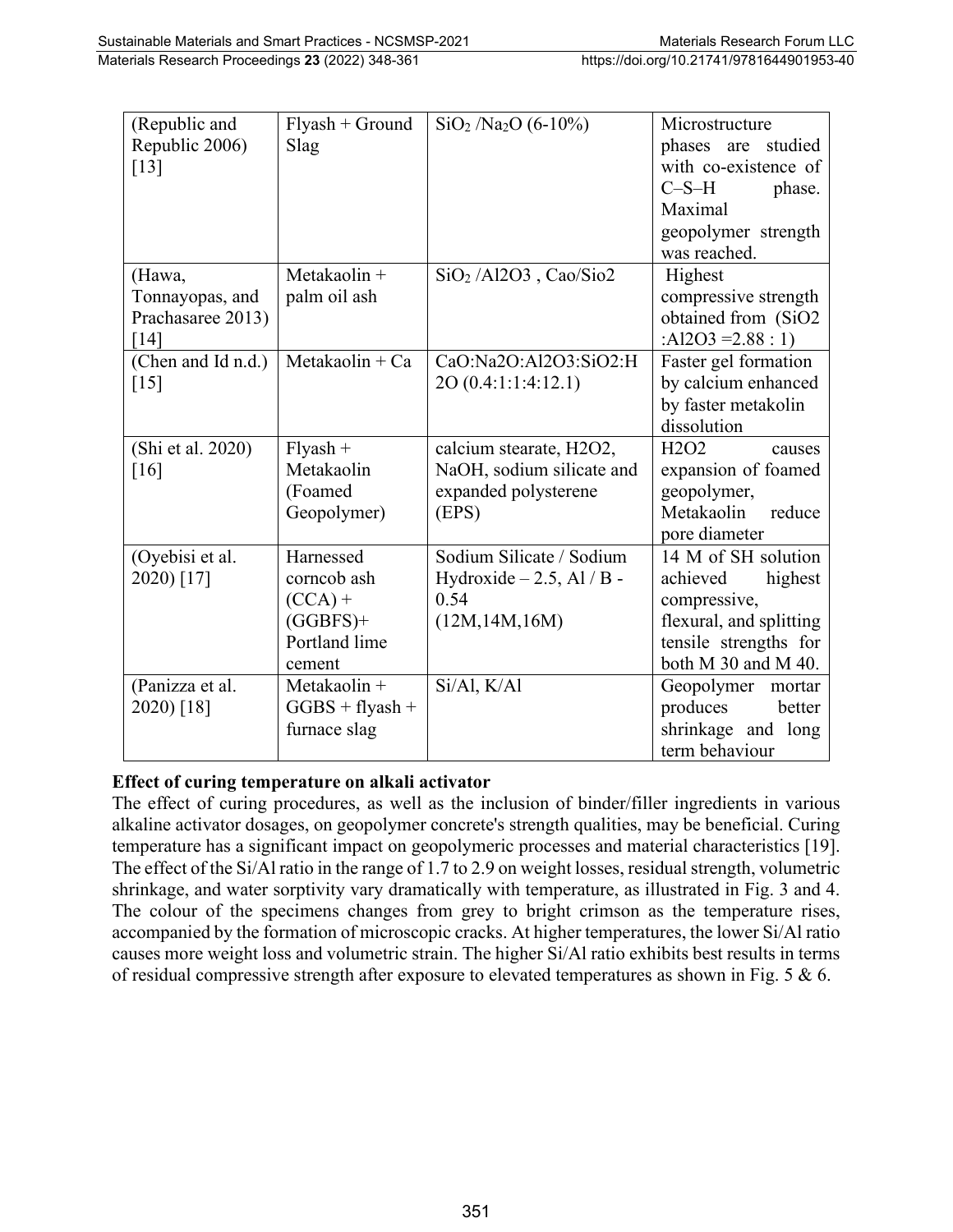

*Fig. 4. weight loss of geopolymer with respect to temperature [20]*



*Fig.5. Variation of compressive strength*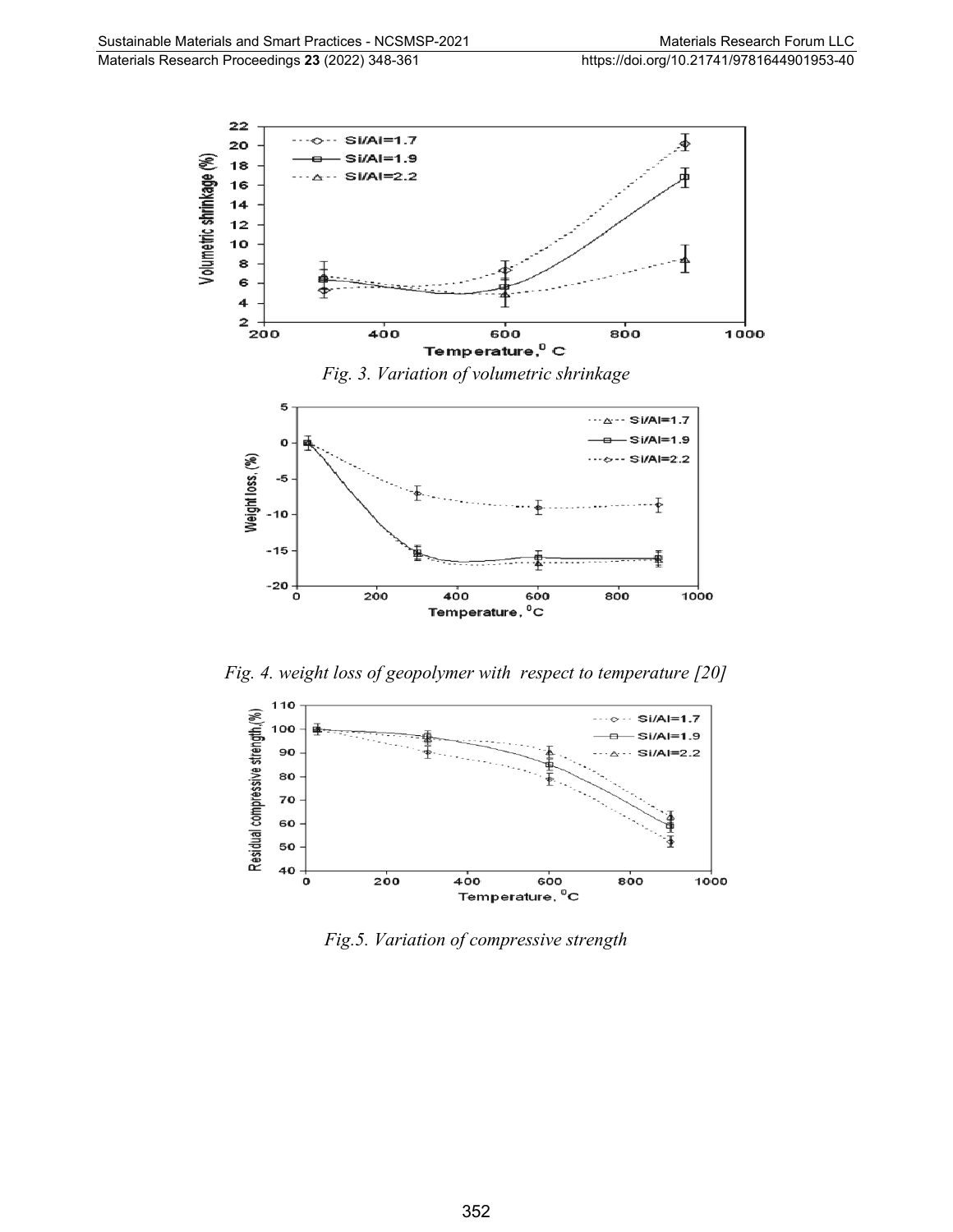

*Fig. 6. Variation of sorptivity against temperature of geopolymer concrete [20]*



*Fig. 7. Specimens at different temperature exposure and standard colour indices [20]*

When subjected to high temperatures, higher Si/Al ratios, on the other hand, have proved to have significant strength as shown in Fig. 7. As a result, increasing the Si concentration in geopolymer composites increases their performance when exposed to higher temperatures, demonstrating that they are temperature resistant materials [20]. The compressive strength of concrete was improved by raising the SiO3/OH ratio from 0.5 to 1.5 after the geopolymerization procedure was successful. As the temperature rises, the strength of geopolymer concrete gradually increases [21].

#### **Environmental sustainability**

The severe environmental impact of carbon dioxide emissions, as well as the predicted ongoing expansion of industrial development, needs retooling the construction industry with sustainable and environmentally acceptable materials in order to develop alternate binder systems. The impacts of estimating the carbon footprint of geopolymer and OPC concrete, including energy consumption from all activities required to source raw ingredients, create concrete, and complete the construction process. The CO2 footprint of geopolymer concrete was roughly 9% lower than that of OPC concrete binder, as shown in fig. 8. Greater OPC emission was linked to cement and sodium silicate in geopolymer concrete [22].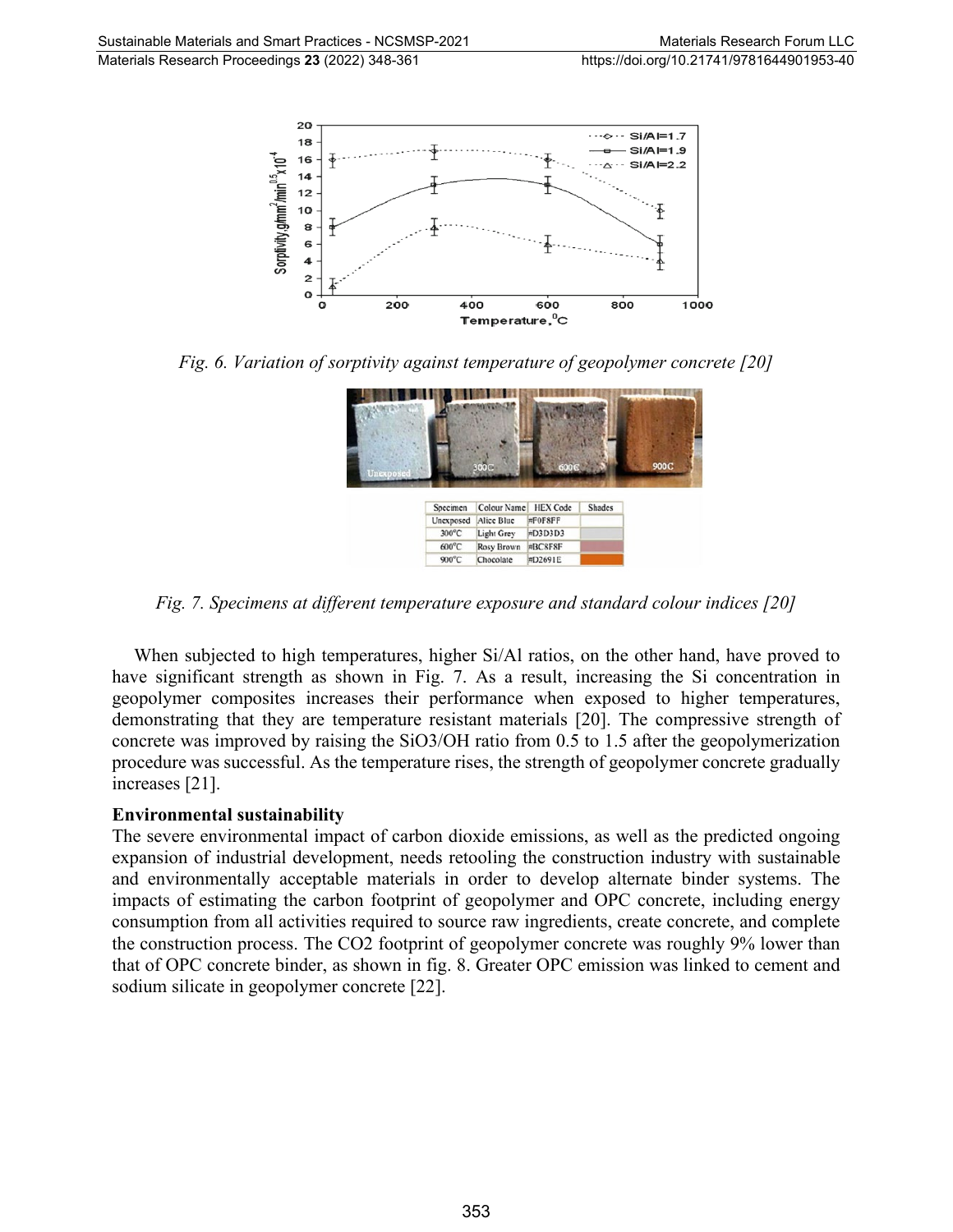

*Fig. 8. Summary of CO2 emission for OPC and geopolymer binders [22]*

The energy consumed in the production of ordinary Portland cement (OPC) and supplemental cementitious materials (SCM'S) is depicted in Fig. 9. Cement clinker calcination absorbs a significant quantity of fossil fuel energy and releases additional CO2 via a decarbonation reaction. The extensive use of basic materials such as FA and GGBS as geopolymer binder in power plants and steel manufacturing has no detrimental impact on CO2 emissions. Geopolymer binders [23] provide a game-changing answer to the OPC industry's environmental issues. Green concrete's growth is aided by the use of SCMs in its manufacture, such as high-volume fly ash concrete, ultra-high performance concrete, geopolymer concrete, lightweight concrete, and so on. Increased strength, durability, workability, low permeability, controlled bleeding, reduced shrinkage, and greater resilience to severe environments are just a few of the long-term and costeffective benefits of green concrete. Green concrete also promotes the creative and long-term use of waste and alternative materials in the construction industry [24].



*Fig. 9. Energy Expenditure diagrams of Geopolymer and OPC products [23]*

#### **Utilization of Nanomaterials in Geopolymer concrete**

Geopolymers have been successfully made from fly ash, silica fume, rice husk ash, red mud, and crushed granulated blast furnace slag. The use of nanoparticles improves the structural properties of geopolymer concrete and mortars. Nanomaterials such as nanosilica (NS), nanotitania (NT),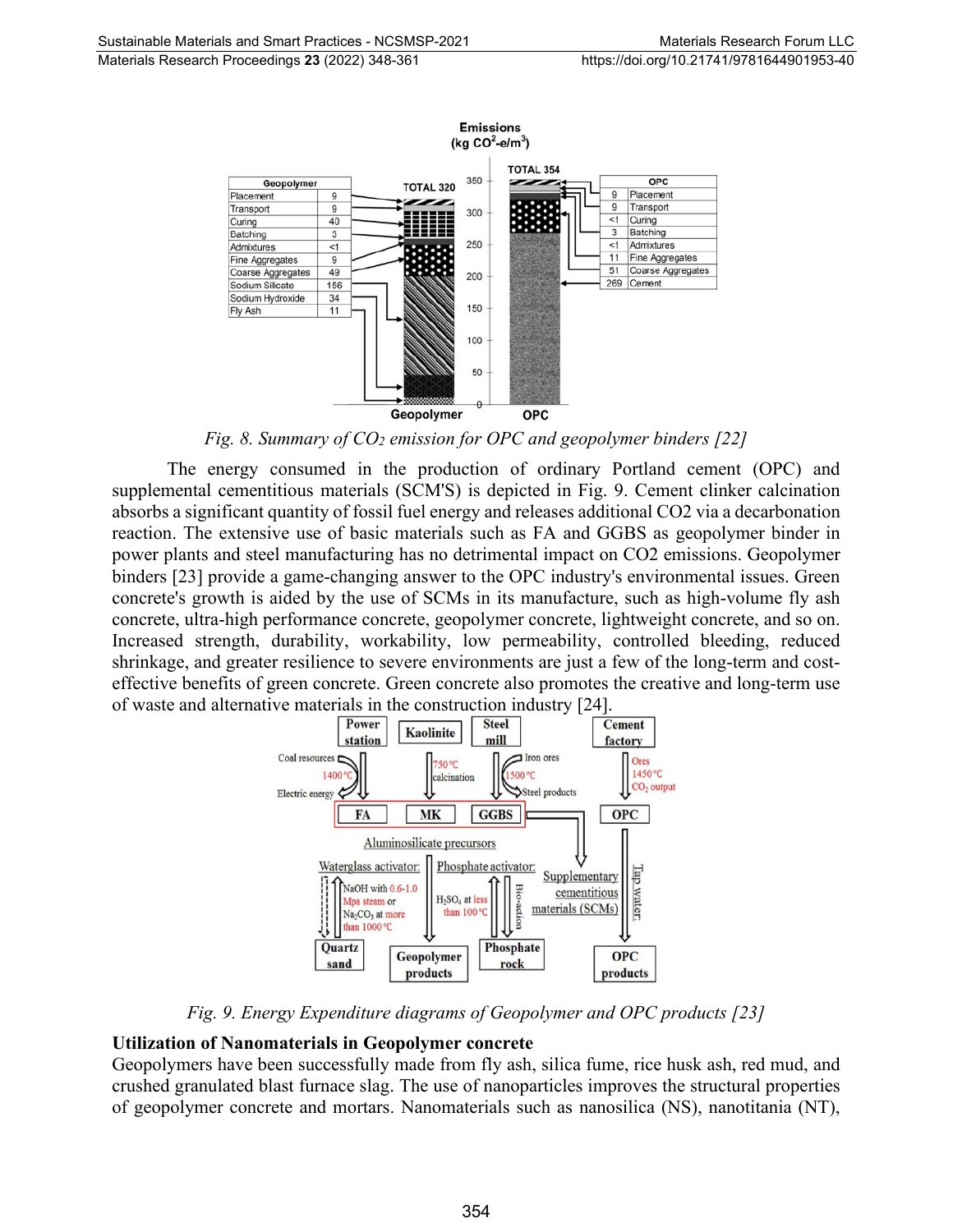nanoalumina (NA), nano clay (NC), geothermal nanosilica waste (GSW), and carbon nanotubes considerably improve the mechanical and durability properties of geopolymers, according to various publications. Silicon dioxide (SiO2) nanoparticles form a dense concrete mix that increases the strength and endurance of the materials [25, 26]. The workability of nanoparticles in geopolymer concrete is limited due to their larger surface area. The beginning and final setting durations of geopolymer matrix are lowered due to the acceleration effect of nanoparticles, making the optimum content of nanoparticles with varying percentages appropriate for geopolymer applications. A larger concentration of nanoparticles diminishes mechanical strength and increases water absorption and porosity by forming more voids in the matrix due to particle agglomeration and pore dispersion. In geopolymer concrete, nano-silica with a particle size of 10 nm was used up to 8%, resulting in increased compressive strength, decreased permeability, and a dense geopolymer concrete matrix. In GPC-N cubes containing 8% nano silica, chloride and sulphate incursions were found to be low. Geopolymer concrete containing nano silica, according to preliminary study, is a feasible alternative to OPC. The GPC-N also performed well in a number of situations [27]. Adding 2% weight of nano-Al2O3 particles to a fly ash-based geopolymer matrix improves mechanical properties, as seen in figures. 10 and 11 [28]. As a result, nanoalumina, like nanosilica, speeds up the geopolymerisation procedure, resulting in a denser geopolymeric gel.



*Fig. 10. SEM image of nano-*  $Al_2O_3$  *powder* [28]



*Fig. 11. Compressive strength of geopolymer nanocomposites as a function of nano-Al2O3 content [28]*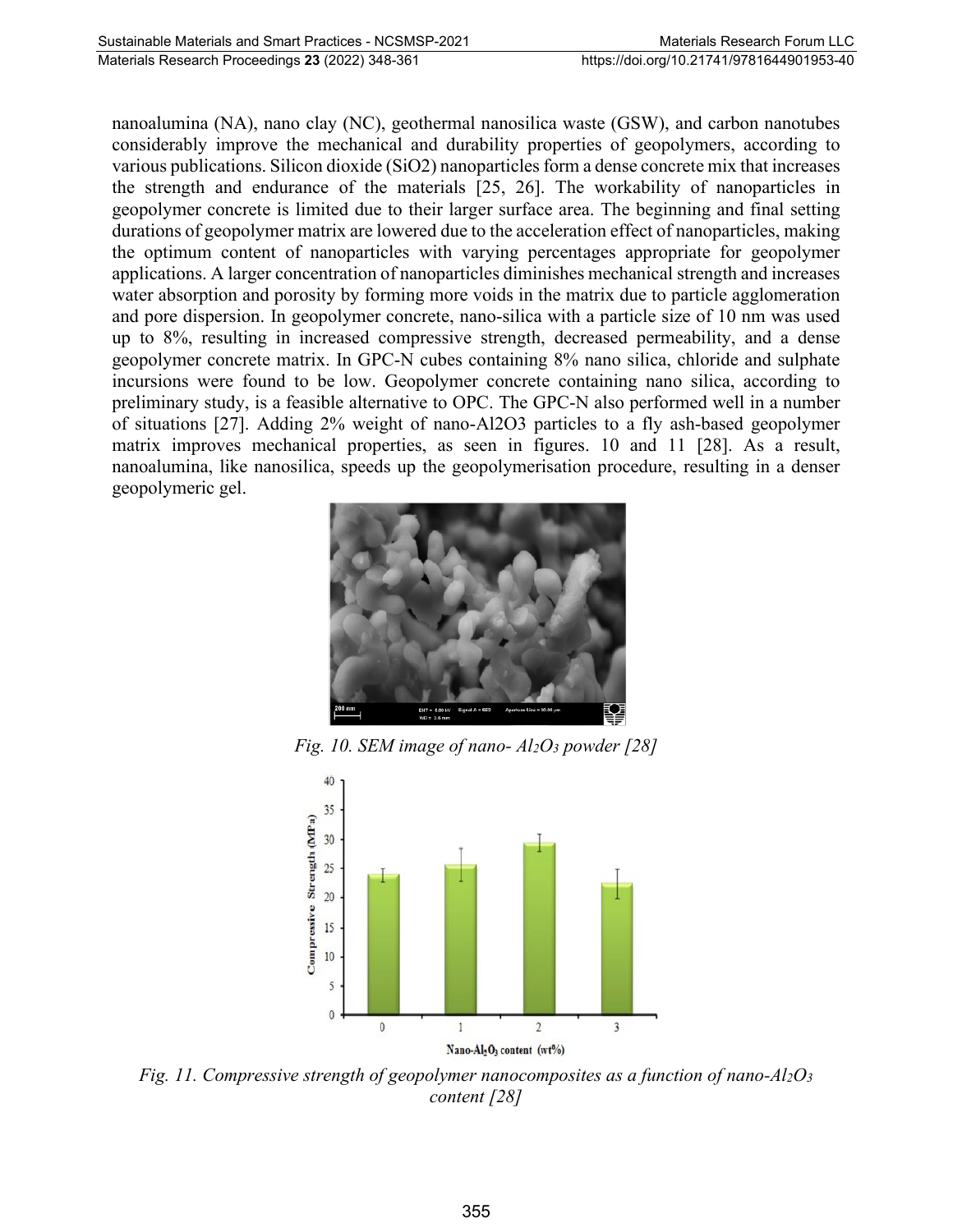As shown in fig. 12, adding nanotitania (TiO2) to flyash-based geopolymer concrete with varied percentages improves mechanical properties in later ages. Increased geopolymerisation processes triggered the strength [29].



*Fig. 12. Effects of nano-TiO2 on the compressive strength of geopolymer at 1, 3, 7, 28, 56 and 90 days [29]*

### **Effect of fibres in geopolymer concrete**

Fibres, in combination with a geopolymer binder, are used in varying proportions to improve strength and durability, as well as to reduce building costs. Glass, polypropylene, and steel fibres have all been utilised in studies and have proven to have superior durability. Increased rupture modulus, bond strength, compressive strength, and flexural characteristics are all benefits of steel fibre. When fibres are added to concrete, its workability is reduced [30, 31, 32, and 33]. The application of cellulose fibre geopolymer matrix composite enhances specimen strength and fracture resilience via cellulose modification [34]. The brittleness of geopolymer concrete is reduced when glass and polypropylene fibres are mixed with hybrid fibres. The presence of hybrid fibres resulted in greater performance in the post-cracking stage, while the presence of polypropylene fibre resulted in a delay in the formation of the first crack with an increase in toughness index [35, 36, and 37].

| <b>Source</b>                         | <b>Materials</b>                        | Geopolymer                                                                                                              | <b>Remarks</b>                                                                                            |
|---------------------------------------|-----------------------------------------|-------------------------------------------------------------------------------------------------------------------------|-----------------------------------------------------------------------------------------------------------|
|                                       |                                         | <b>Concrete applications</b>                                                                                            |                                                                                                           |
| (Liew et al.<br>$2017$ ) [24]         | Flyash based<br>concrete                | High volume fly ash concrete,<br>ultra High performance<br>concrete (containing<br>admixtures), lightweight<br>concrete | High strength, Increase<br>durability, improved<br>workability, Reduced<br>permeability and<br>Shrinkage. |
| (Laskar and<br>Talukdar<br>2017) [38] | <b>Blast furnace</b><br>$slag + flyash$ | As Concrete repairing agent                                                                                             | Improvement in<br>strength and<br>workability aspects.                                                    |

| Applications of geopolymer matrix and concrete |
|------------------------------------------------|
|------------------------------------------------|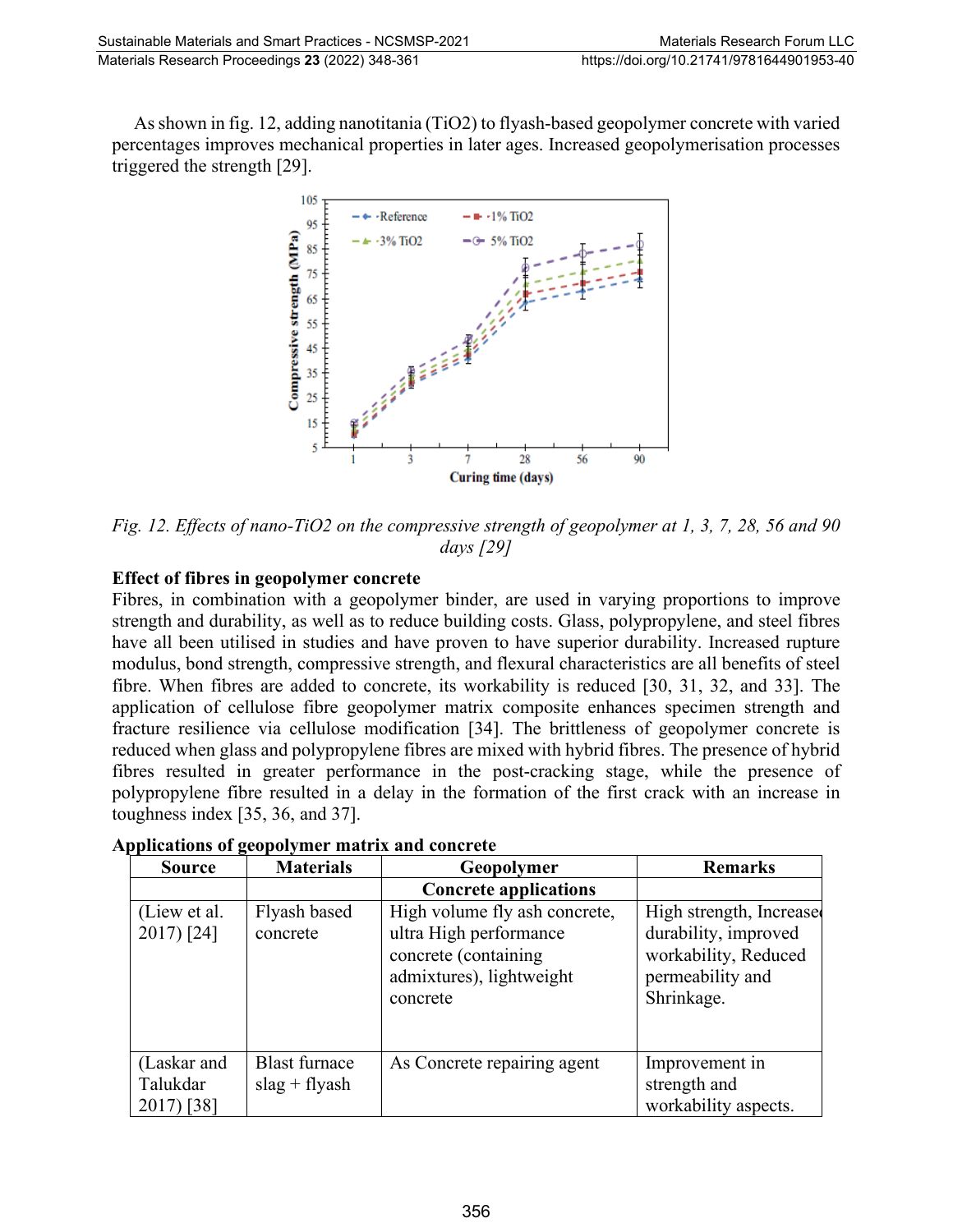| (Deb, Nath,<br>and Sarker<br>2015) [39]       | GGBS+ flyash                                                            | Heat cured methodology is<br>employed for concrete<br>strength enhancement                    | Improvement in<br>strength and higher<br>GGBS contents leads<br>to lower workability<br>aspects. |
|-----------------------------------------------|-------------------------------------------------------------------------|-----------------------------------------------------------------------------------------------|--------------------------------------------------------------------------------------------------|
| (Lee et al.<br>2019) [40]                     | GGBS+ flyash                                                            | Excellent chloride resistance<br>concrete                                                     | Durability test - Nine<br>months of curing<br>period. Better<br>compressive strength.            |
| (Deb et al.<br>2015) [39]                     | Low calcium<br>Flyash+ Blast<br>furnace slag                            | Early strength development<br>with 10-20% GGBS                                                | Reduction in shrinkage<br>aspects                                                                |
|                                               |                                                                         |                                                                                               |                                                                                                  |
| (Hassan,<br>Arif, and<br>Shariq 2020)<br>[41] | Flyash based<br>mix                                                     | Amorphous aluminosilicate<br>geopolymeric gel formation are<br>chemically stable in sea water | Low Permeability.<br>Inhibit penetration of<br>sea water                                         |
| (Arbi et al.<br>2016) [42]                    | Alkali<br>activated<br>materials<br>$(Flyash + slag)$                   | Durability enhancement by<br>chemistry of pore solution                                       | Better resistance to<br>chemical attacks.<br>Improvement in<br>durability aspects.               |
| (Mahmood<br>2019) [43]                        | Steel furnace<br>slag aggregate<br>$+fly$ ash $+bl$ ast<br>furnace slag | Size reduction in break water<br>structures                                                   | Repair works, Delayed<br>hydration process                                                       |
| (Fan et al.<br>2018) [44]                     | Flyash based<br>mix                                                     | High performance geopolymer<br>mortar for repair works                                        | Better for aggressive<br>environments such as<br>seawater and acidic<br>environments             |

#### **Conclusion**

The review summarises the important findings of several investigations on the utilisation of materials and the strength of geopolymer concrete. The geopolymer binder's source material should have a strong pozzolanic activity, with a suitable alkali solution ratio activating the geopolymerisation reaction. A greater grasp of the source materials' chemical and physical properties can help you decide which binders to use and in what ratio. A combination of materials, curing temperature, curing procedure, and alkali activator ratio improve the strength of the Geopolymer. The longevity of geopolymer concrete is affected by the component and design mix ratios used in its preparation. Pavements, maintenance work, coastal area constructions, and bridges are where geopolymer concrete is most commonly used. The addition of fibres to geopolymer concrete improves its resiliency after it has cracked.

#### **References**

[1] Davidovits, Joseph., Geopolymer Chemistry and Applications, 5-Th Edition (2020).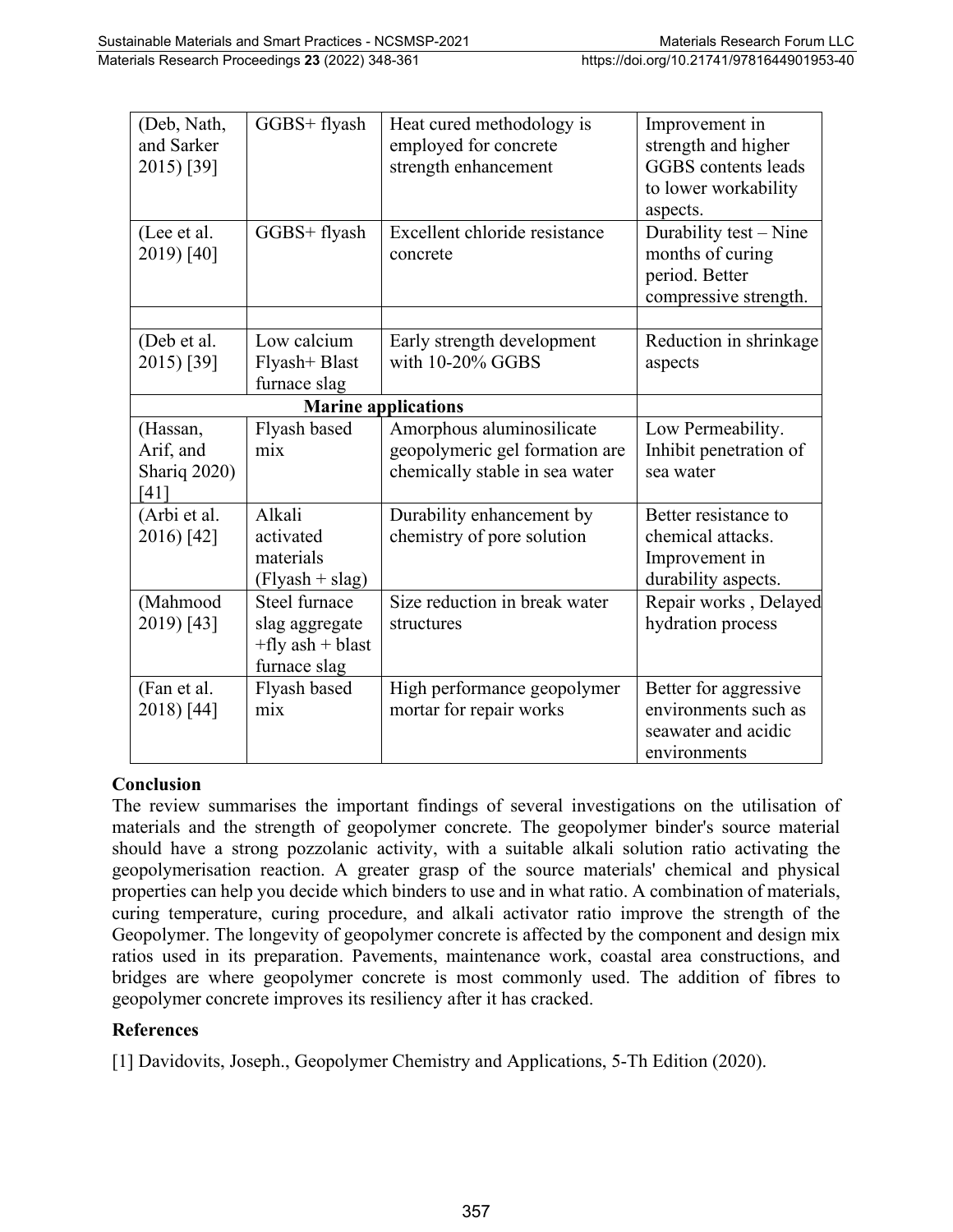[2] Zhuang, Xiao Yu, Liang Chen, Sridhar Komarneni, Chun Hui Zhou, Dong Shen Tong, Hui Min Yang, Wei Hua Yu, and Hao Wang, Fly Ash-Based Geopolymer: Clean Production, Properties and Applications, Journal of Cleaner Production 125:253-67 (2016). https://doi.org/10.1016/j.jclepro.2016.03.019

[3] Shamsaei, Ezzatollah, Owen Bolt, Felipe Basquiroto de Souza, Emad Benhelal, Kwesi Sagoe-Crentsil, and Jay Sanjayan., Pathways to Commercialisation for Brown Coal Fly Ash-Based Geopolymer Concrete in Australia, Sustainability (Switzerland) 13(8) (2021). https://doi.org/10.3390/su13084350

[4] Duxson, P., A. Fernández-Jiménez, J. L. Provis, G. C. Lukey, A. Palomo, and J. S. J. Van Deventer, Geopolymer Technology: The Current State of the Art, Journal of Materials Science 42(9):2917-33 (2007). https://doi.org/10.1007/s10853-006-0637-z

[5] Xu, Hua and J. S. J. Van Deventer, The Geopolymerisation of Alumino-Silicate Minerals, (2000). https://doi.org/10.1016/S0301-7516(99)00074-5

[6] Palomo, A., A. Fernández-Jiménez, G. Kovalchuk, L. M. Ordoñez, and M. C. Naranjo, Opc-Fly Ash Cementitious Systems: Study of Gel Binders Produced during Alkaline Hydration, Journal of Materials Science 42(9):2958-66 (2007). https://doi.org/10.1007/s10853-006-0585-7

[7] Xu, Hua and Jannie S. J. Van Deventer, Effect of Source Materials on Geopolymerization, Industrial and Engineering Chemistry Research 42(8):1698-1706 (2003). https://doi.org/10.1021/ie0206958

[8] Görür, E. B., O. Karahan, C. Bilim, S. Ilkentapar, and E. Luga. 2015, Very High Strength ( 120 MPa ) Class F Fly Ash Geopolymer Mortar Activated at Different NaOH Amount , Heat Curing Temperature and Heat Curing Duration, 96:673-78 (2003). https://doi.org/10.1016/j.conbuildmat.2015.08.089

[9] Ling, Yifeng and Ashley Buss, Proportion and Performance Evaluation of Fly Ash- Based Geopolymer and Its Application in Engineered Composites, Iowa State University Captones, Theses and Dissertations 140 (2018).

[10] Panagiotopoulou, Ch, E. Kontori, Th Perraki, and G. Kakali, Dissolution of Aluminosilicate Minerals and By-Products in Alkaline Media, Journal of Materials Science 42(9):2967-73 (2007). https://doi.org/10.1007/s10853-006-0531-8

[11] Bhardwaj, Bavita and Pardeep Kumar, Comparative Study of Geopolymer and Alkali Activated Slag Concrete Comprising Waste Foundry Sand, Construction and Building Materials 209:555-65 (2019). https://doi.org/10.1016/j.conbuildmat.2019.03.107

[12] Ali, Isam Mohamad, Ahmed Samir Naje, and Mohammed Salah Nasr, Eco-Friendly Chopped Tire Rubber as Reinforcements in Fly Ash Based Geopolymer Concrete, Global Nest Journal 22(3):342-47 (2020).

[13] Republic, Czech and Czech Republic, Microstructure Of Geopolymer Materials Based On Fly Ash, 50(4):208-15 (2006).

[14] Hawa, Abideng, Danupon Tonnayopas, and Woraphot Prachasaree, Performance Evaluation and Microstructure Characterization of Metakaolin-Based Geopolymer Containing Oil Palm Ash, The Scientific World Journal (2013). https://doi.org/10.1155/2013/857586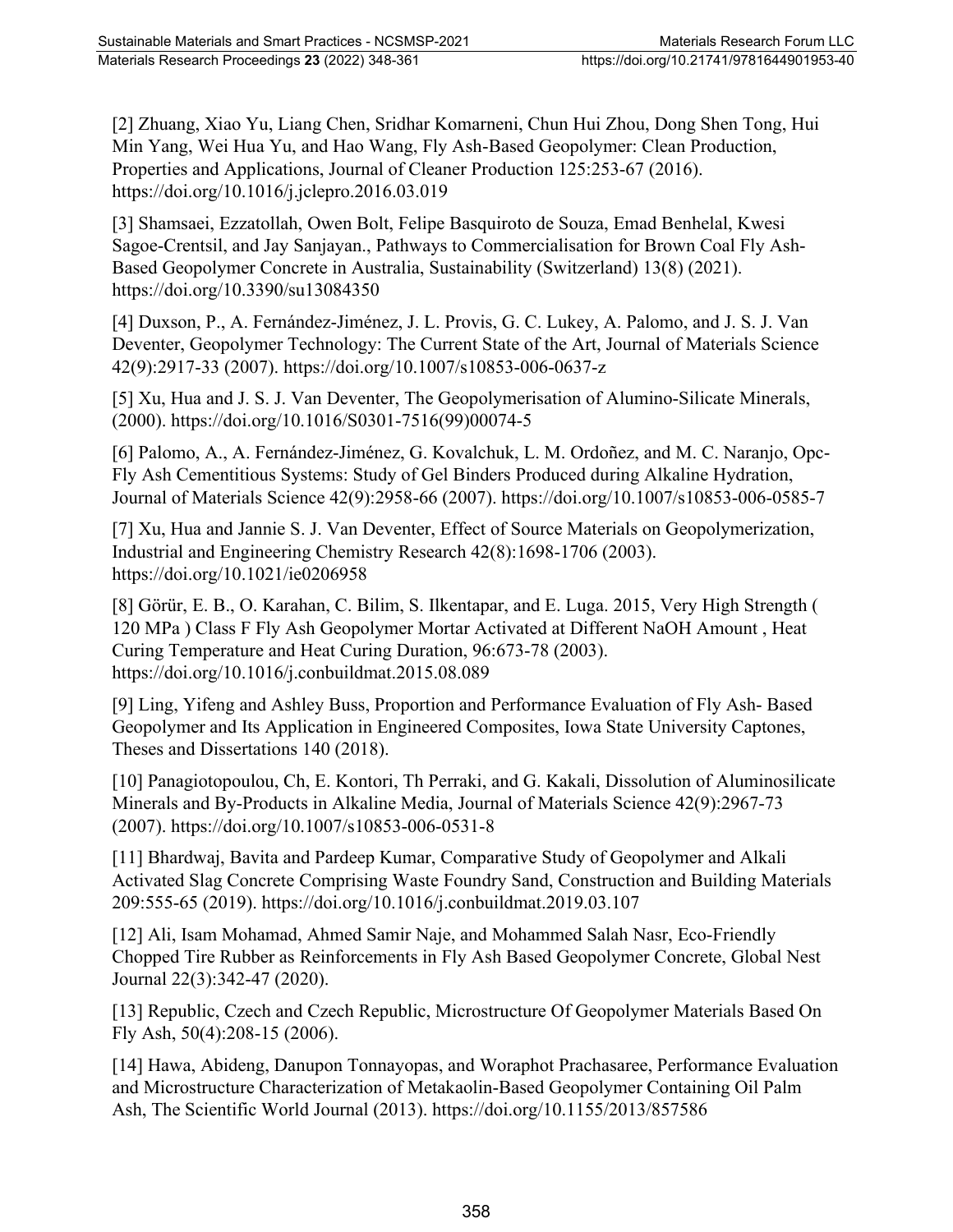[15] Chen Xu, Andre Sutrisno and Leslie J. Struble, Effects of Calcium on Setting Mechanism of Metakaolin -based Geopolymer, Orcid ID : 0000-0002-6813-2849, 0-2.

[16] Shi, Jinyan, Baoju Liu, Yuanchun Liu, Enliang Wang, Zhihai He, Huijie Xu, and Xiaodong Ren, Preparation and Characterization of Lightweight Aggregate Foamed Geopolymer Concretes Aerated Using Hydrogen Peroxide, Construction and Building Materials 256:119442 (2020). https://doi.org/10.1016/j.conbuildmat.2020.119442

[17] Oyebisi, Solomon, Anthony Ede, Festus Olutoge, and David Omole, Geopolymer Concrete Incorporating Agro-Industrial Wastes: Effects on Mechanical Properties, Microstructural Behaviour and Mineralogical Phases, Construction and Building Materials 256:119390 (2020). https://doi.org/10.1016/j.conbuildmat.2020.119390

[18] Panizza, Matteo, Marco Natali, Enrico Garbin, Vilma Ducman, and Sergio Tamburini, Optimization and Mechanical-Physical Characterization of Geopolymers with Construction and Demolition Waste ( CDW ) Aggregates for Construction Products, Construction and Building Materials 264:120158 (2020). https://doi.org/10.1016/j.conbuildmat.2020.120158

[19] Shin, S., G. Goh, and C. Lee., Predictions of Compressive Strength of GPC Blended with GGBFS Developed at Varying Temperatures, Construction and Building Materials 206:1-9 (2019). https://doi.org/10.1016/j.conbuildmat.2019.01.181

[20] Thokchom, Suresh, Kalyan Kr Mandal, and Somnath Ghosh., Effect of Si/Al Ratio on Performance of Fly Ash Geopolymers at Elevated Temperature, Arabian Journal for Science and Engineering 37(4):977-89 (2012). https://doi.org/10.1007/s13369-012-0230-5

[21] Rajarajeswari, A. and G. Dhinakaran., Compressive Strength of GGBFS Based GPC under Thermal Curing, Construction and Building Materials 126:552-59 (2016). https://doi.org/10.1016/j.conbuildmat.2016.09.076

[22] Turner, Louise K. and Frank G. Collins., Carbon Dioxide Equivalent ( CO2 -e ) Emissions : A Comparison between Geopolymer and OPC Cement Concrete, Construction and Building Materials 43:125-30 (2013). https://doi.org/10.1016/j.conbuildmat.2013.01.023

[23] Wang, Yan Shuai, Yazan Alrefaei, and Jian Guo Dai., Silico-Aluminophosphate and Alkali-Aluminosilicate Geopolymers: A Comparative Review, Frontiers in Materials 6(May 2019):1- 17.

[24] Liew, K. M., A. O. Sojobi, and L. W. Zhang.,Green Concrete: Prospects and Challenges, Construction and Building Materials 156:1063-95 (2017). https://doi.org/10.1016/j.conbuildmat.2017.09.008

[25] Jindal, Bharat Bhushan and Rahul Sharma., The Effect of Nanomaterials on Properties of Geopolymers Derived from Industrial By-Products: A State-of-the-Art Review, Construction and Building Materials 252:119028 (2020). https://doi.org/10.1016/j.conbuildmat.2020.119028

[26] Rashad, Alaa M., Effect of Nanoparticles on the Properties of Geopolymer Materials, Magazine of Concrete Research 71(24):1283-1301 (2019). https://doi.org/10.1680/jmacr.18.00289

[27] Vyas, Sameer, Sameer Mohammad, Shilpa Pal, and Neetu Singh., Strength and Durability Performance of Fly Ash Based Geopolymer Concrete Using Nano Silica, International Journal of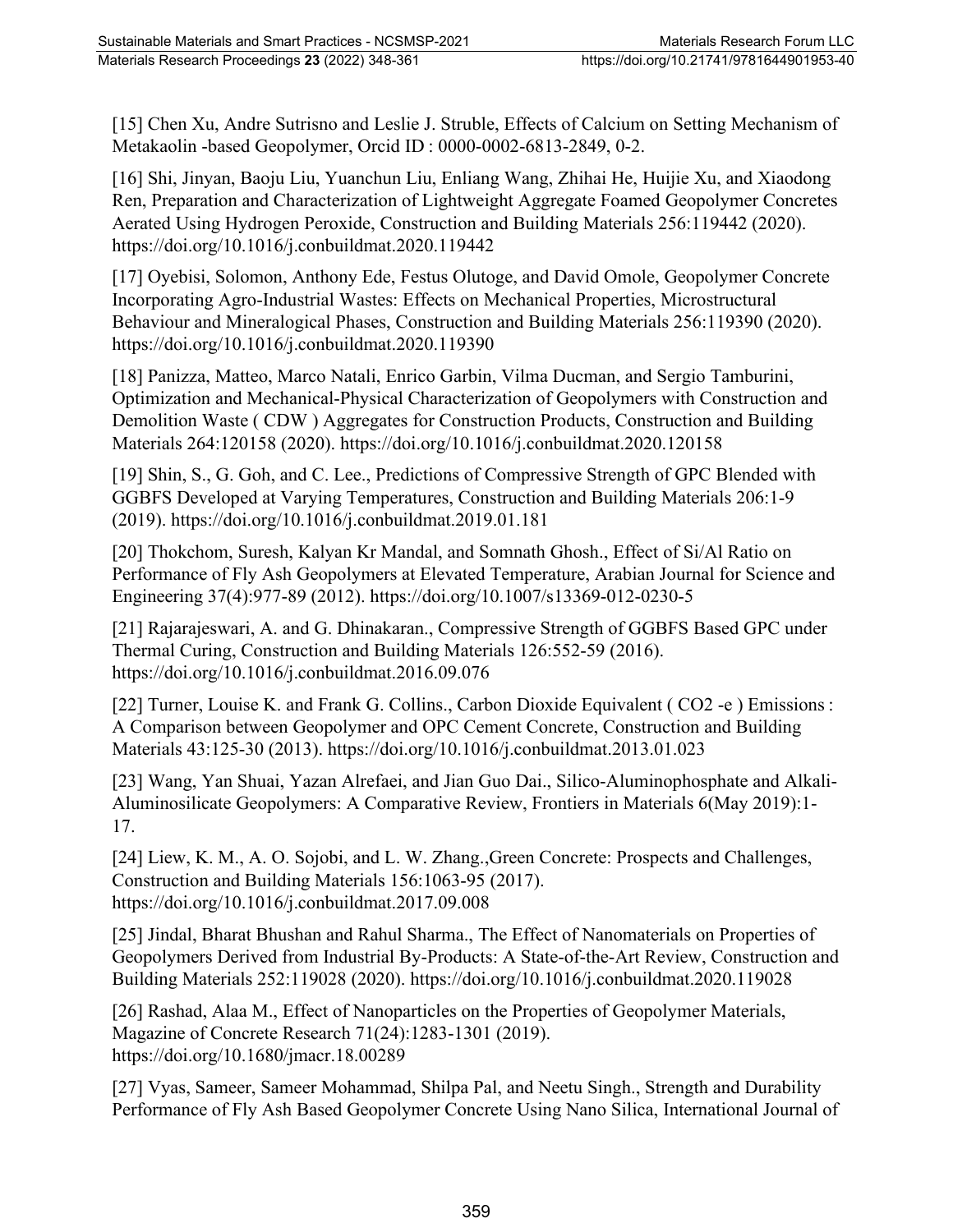Engineering Science Technologies 4(2):1-12 (2020). https://doi.org/10.29121/ijoest.v4.i2.2020.73

[28] Alomayri, Thamer., Experimental Study of the Microstructural and Mechanical Properties of Geopolymer Paste with Nano Material (Al2O3), Journal of Building Engineering 25(February 2019):100788. https://doi.org/10.1016/j.jobe.2019.100788

[29] Duan, Ping, Chunjie Yan, Wenjun Luo, and Wei Zhou., Effects of Adding Nano-TiO2 on Compressive Strength, Drying Shrinkage, Carbonation and Microstructure of Fluidized Bed Fly Ash Based Geopolymer Paste, Construction and Building Materials 106:115-25 (2016). https://doi.org/10.1016/j.conbuildmat.2015.12.095

[30] Rekha, KP and R. Hazeena., Strength and Durability of Fibre Reinforced Geopolymer Concrete, International Journal of Scientific & Engineering Research 5(7):412-16 (2014).

[31] Saranya, P., Praveen Nagarajan, and Aikot Pallikkara Shashikala., Performance Studies on Steel Fiber-Reinforced GGBS-Dolomite Geopolymer Concrete, Journal of Materials in Civil Engineering 33(2):04020447 (2021). https://doi.org/10.1061/(ASCE)MT.1943-5533.0003530

[32] Meng, Qingfei, Chengqing Wu, Hong Hao, Jun Li, Pengtao Wu, Yekai Yang, and Zhongqi Wang, Steel Fibre Reinforced Alkali-Activated Geopolymer Concrete Slabs Subjected to Natural Gas Explosion in Buried Utility Tunnel, Construction and Building Materials 246:118447 (2020). https://doi.org/10.1016/j.conbuildmat.2020.118447

[33] Ganesan, N., Ruby Abraham, and S. Deepa Raj., Durability Characteristics of Steel Fibre Reinforced Geopolymer Concrete, Construction and Building Materials 93:471-76 (2015). https://doi.org/10.1016/j.conbuildmat.2015.06.014

[34] Taveri, Gianmarco, Enrico Bernardo, and Ivo Dlouhy., Mechanical Performance of Glass-Based Geopolymer Matrix Composites Reinforced with Cellulose Fibers, Materials 11(12) (2018).

[35] Chithambar Ganesh, A., M. Muthukannan, M. Dhivya, C. B. Sangeetha, and S. P. Daffodile., Structural Performance of Hybrid Fiber Geopolymer Concrete Beams, IOP Conference Series: Materials Science and Engineering 872(1) (2020). https://doi.org/10.1088/1757-899X/872/1/012155

[36] Selvi, D. Kalai Arul, M. Mariyappan, and P. Sowmiya Devi., Performance of Geopolymer Concrete Using Polypropylene Fiber, (May 2020):3572-79.

[37] Bahador, Amir, Alireza Esparham, and Mohammad Jamshidi., Physical & Mechanical Properties of Fiber Reinforced Metakaolin-Based Geopolymer Concrete, Construction and Building Materials 251:118965(2020). https://doi.org/10.1016/j.conbuildmat.2020.118965

[38] Laskar, Sulaem Musaddiq and Sudip Talukdar., Preparation and Tests for Workability, Compressive and Bond Strength of Ultra-Fine Slag Based Geopolymer as Concrete Repairing Agent, Construction and Building Materials 154(November 2017):176-90. https://doi.org/10.1016/j.conbuildmat.2017.07.187

[39] Deb, Partha Sarathi, Pradip Nath, and Prabir Kumar Sarker., Drying Shrinkage of Slag Blended Fly Ash Geopolymer Concrete Cured at Room Temperature, Procedia Engineering 125:594-600 (2015). https://doi.org/10.1016/j.proeng.2015.11.066